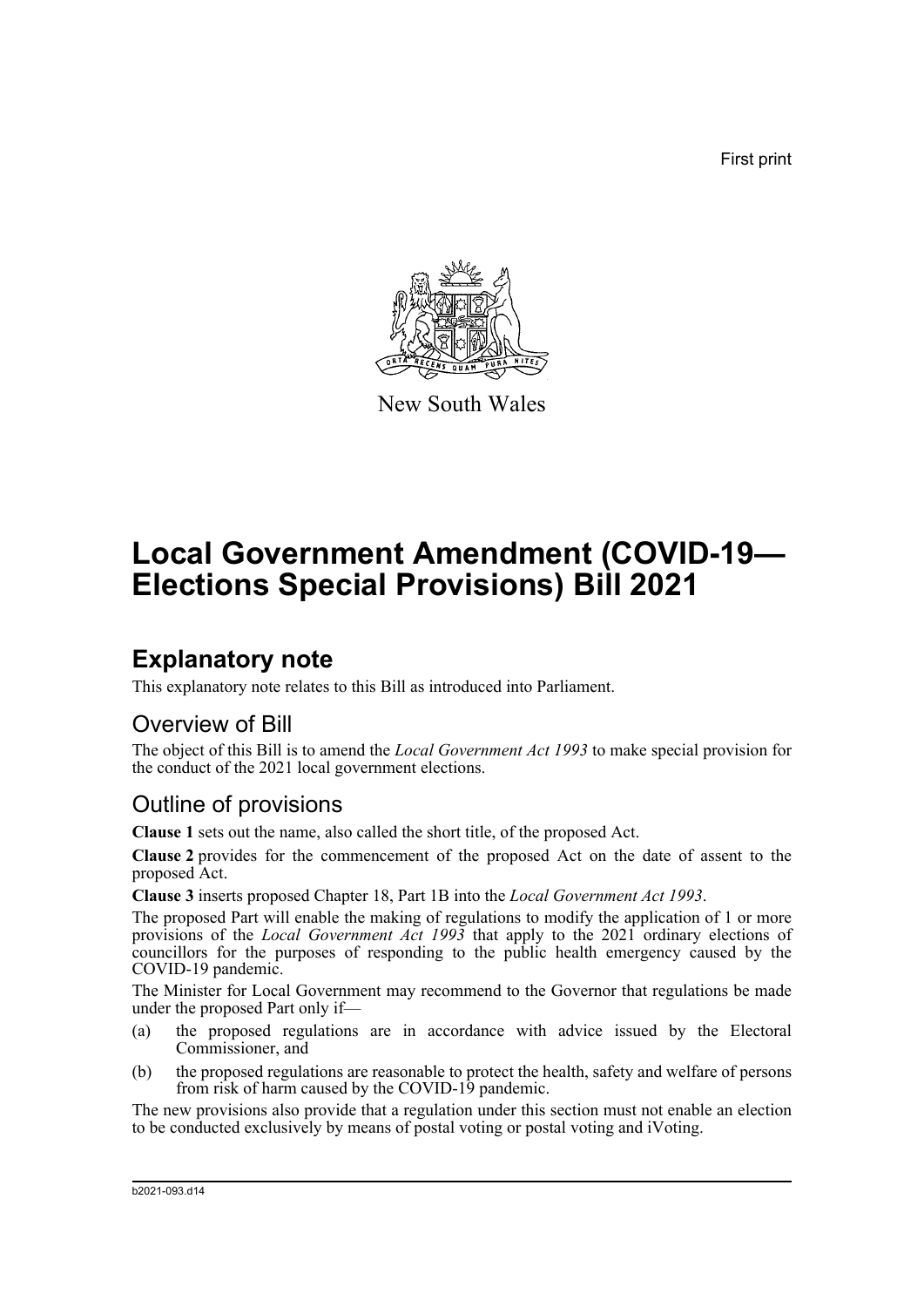First print



New South Wales

# **Local Government Amendment (COVID-19— Elections Special Provisions) Bill 2021**

## **Contents**

|   |                                              | Page |  |
|---|----------------------------------------------|------|--|
| 1 | Name of Act                                  |      |  |
|   | 2 Commencement                               |      |  |
| 3 | Amendment of Local Government Act 1993 No 30 |      |  |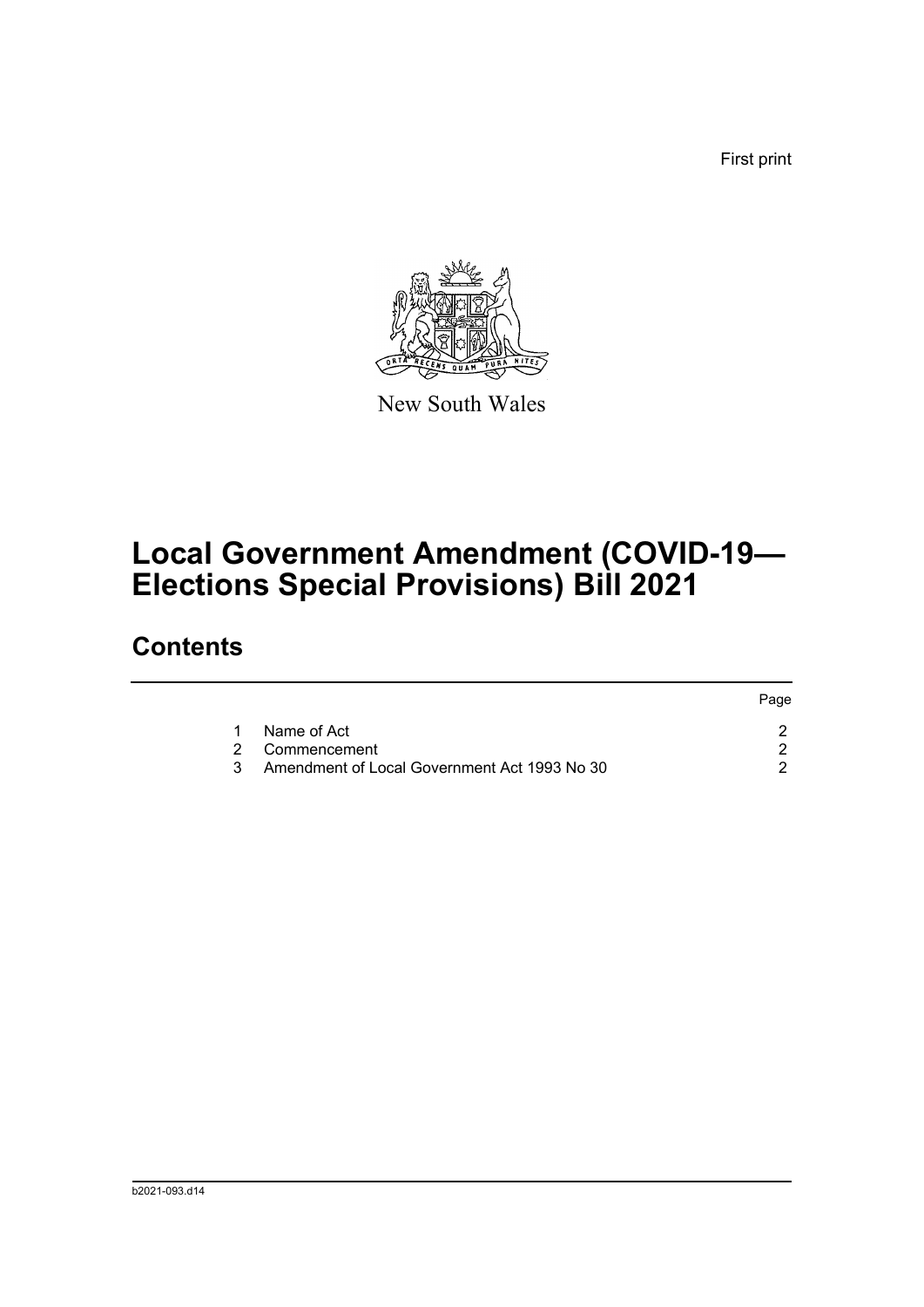

New South Wales

# **Local Government Amendment (COVID-19— Elections Special Provisions) Bill 2021**

No , 2021

#### **A Bill for**

An Act to amend the *Local Government Act 1993* to make further provision about the conduct of the 2021 local government elections.